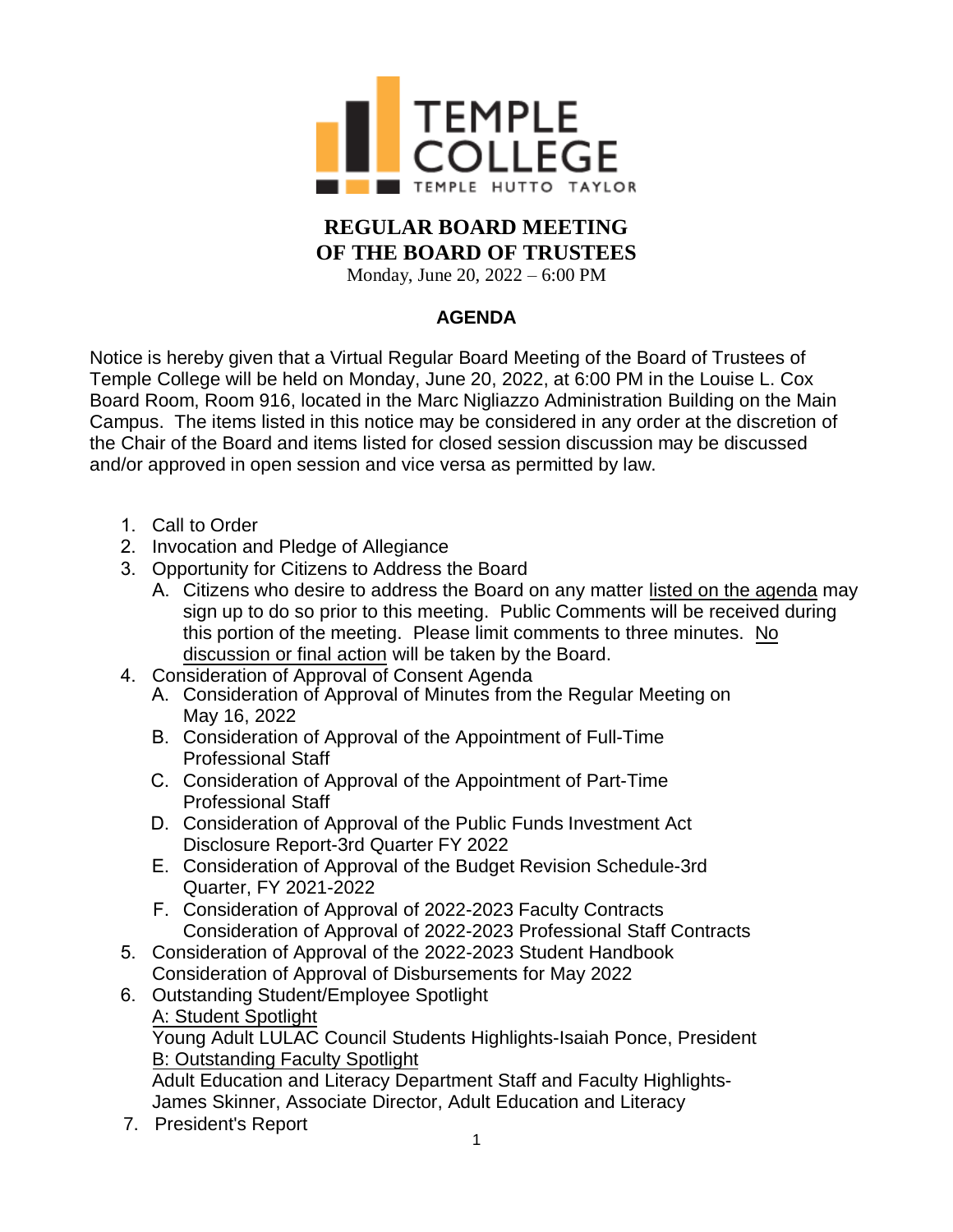- 8. Reports
	- A. Faculty Council
	- B. Provost Report
	- C. Resource Development and External Relations
	- D. Workforce Development
	- E. Board Committees
		- 1. Building/Facility Planning Committee Report
		- 2. Finance Committee Report
		- 3. Policy Committee Report
- 9. New Business

A. Consideration of Approval to Award a Contract from RFP 22-04 to Cabling Wireless Solutions of Texas for Network Infrastructure Cabling **Services** 

B. Consideration of Approval for Compumedics USA Inc Purchase of \$55,534.88 for Polysomnography Equipment and Supplies

C. Consideration of Purchase Approval of ASET \$159,993.75 to Purchase Curriculum for Certification in the Neurodiagnostic Components of the Polysomnography Program

- D. Consideration of Approval for Natus Medical Incorporated \$101,165.25
- to Purchase Polysomnography/Neurodiagnostic Equipment
- 10. Miscellaneous
- 11. Executive Session to Consider Personnel, Legal Matters, and Real Estate
- 12. Adjournment

2